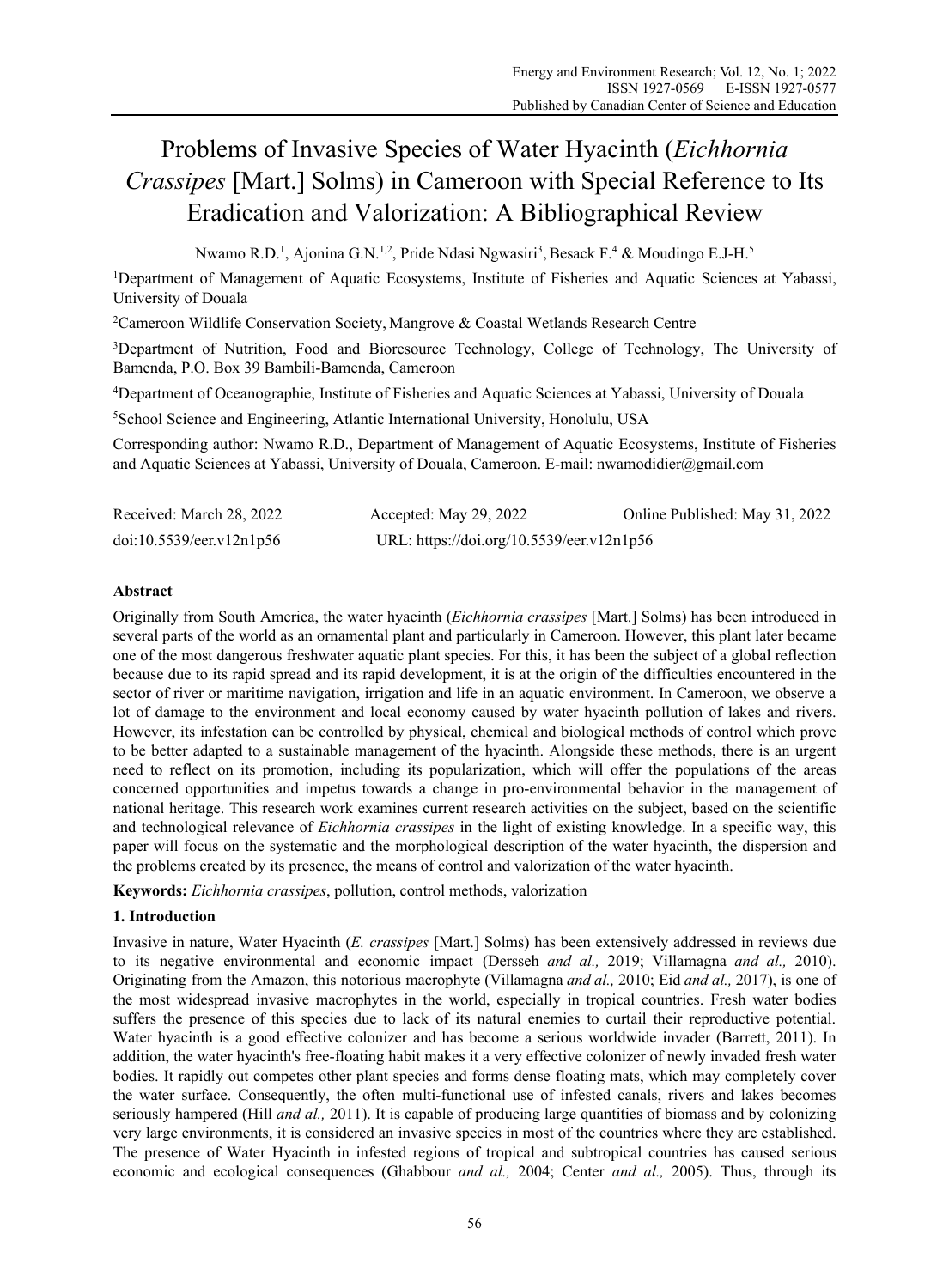invasive nature, it alters the water balance of the entire regions and hinders fishing activities, which has an impact on the health and standard of living of populations. It therefore constitutes one of the most important scourges in freshwater bodies of the tropics, in areas where they have been introduced. The consequences of this biological invasion on the aquatic ecosystem and human activities are not trivial (Adjahatode *and al.,* 2016). This flooding of rivers is a current and permanent phenomenon (Karim *and al.,* 2006). As a result, water hyacinth (*E. crassipes*) also causes enormous water loss through evapotranspiration (Perez *and al.,* 2011). It promotes the proliferation of diseases such as bilharzia and malaria. Indeed, their larvae easily develop under its tufts on the banks of rivers and in bays (Harley, 1990). They quickly form large dense mats and invade the banks of rivers.

In Cameroon, many rivers and water paths are covered with this macrophyte, *E. crassipes* [Mart.] Solms. These mats grow haphazardly and reduce the amount of oxygen and light reaching underwater, which is detrimental to many aquatic species. These macrophytes limits river transport, fishing and obstruct the water intakes by hydroelectric dams and irrigation networks (Gutierrez *and al.,* 1994; 1996). In addition, both the proliferation of water hyacinth and pollution are very competitive, depleting the water in phytoplankton, thus reducing the production of aquatic ecosystems. In this regard, on death, it releases not only organic matter, but also pollutants that they trapped. The consequence is the imbalance and reduction or even the extinction of the least tolerant species. Furthermore, it is known that macrophytes extract the nutrients necessary for building their organs from the surrounding environment (water, sediment). The most important of these nutrients are nitrogen and phosphorus. This extraction therefore removes some of the available nutrients from the environment and contributes to what has long been called "self-purification" of aquatic environments (Boutin & Dutartre, 2014). Likewise, by preventing the penetration of solar radiation, the dense carpet of hyacinth decreases photosynthesis of primary producers at the base of food chains. The decomposition of dead leaves makes the environment anoxic, thus leading to eutrophication of the body of water and depriving them of oxygen middle species. We thus witness the suffocation of aquatic animals living in environments of large proliferations water hyacinth. This state of affairs affects the physico-chemical quality and organoleptic of the water then reduces the fishing stocks (Adjahatode *and al.,* 2016). In addition, with the development of the human population, aquatic environments have increasingly served as receptors for domestic effluents with increasingly visible consequences. The increasing protection of rivers has therefore led to a little over a century to the creation of well-known purification systems (Boutin & Dutartre, 2014). During the last ten years, the rapid spread of invasive aquatic plants, particularly in tropical Africa and especially in Cameroon, has caused ecological and hydro-agricultural crises; especially since they are surrounded by inhabited areas, agricultural land and roads.

Most of Cameroon's wetlands are used for aquaculture biodiversity and constitute a resource for subsistence and income for the riparian populations (Ndjouondo *and al.,* 2017). But, in recent years, many rivers in Cameroon such as the Wouri, the NKam, the Moungo, the Nyong and their tributaries have been invaded by invasive plants, in particular the water hyacinth. These rivers are vital compartments containing many natural resources (fauna, flora, microorganisms, mineral elements) (Tchiaze & Priso, 2016). Only, in the context of the preservation and protection of aquatic ecosystems, the presence of *E. crassipes* appears to be dangerous and needs to be controlled (Karim *and al.,* 2006). The sustainable management of the hyacinth infestation has focused on biological and physical control with a view to their eventual recovery. In this paper, we will examine the problems and characteristics of the invasive species of Water Hyacinth (*E. crassipes*) in Cameroon with special reference to eradication and valorization. Recommendations for further research have been made.

# **2. Methodology**

For this study, most of the information was collected from documents reporting on previous work on invasive plants in general and on water hyacinth in particular. Specifically, this bibliographic research involved identifying, reading and collecting the referenced data that could help in the drafting of this document.

#### **3. Results and Discussion**

#### *3.1 Systematic and Morphological Description of Water Hyacinth*

#### 3.1.1 Taxonomy of Water Hyacinth

According to Qaisar *and al.,* (2005), the water hyacinth is a perennial herbaceous monocotyledon. It belongs to the Division of Magnoliophyta, class of Liliopsida, subclass of Commelinidae, Super-Order of Commelinanae, order of Pontederiales, Family of Pontederiaceae, genus of *Eichhornia*, specific epithet *crassipes* (Martius) Solms-Laubach. There are eight other species of the genus Eichhornia (Hill *and al.,* 2011) among which are *E. paniculata, E. paradoxa, E. heterosperma, E. diversifolia, E. venezuelensis, E. azurea*, mainly neo-tropical which are confined to South America. However, Barrett, (2011) corroborates these information and inform that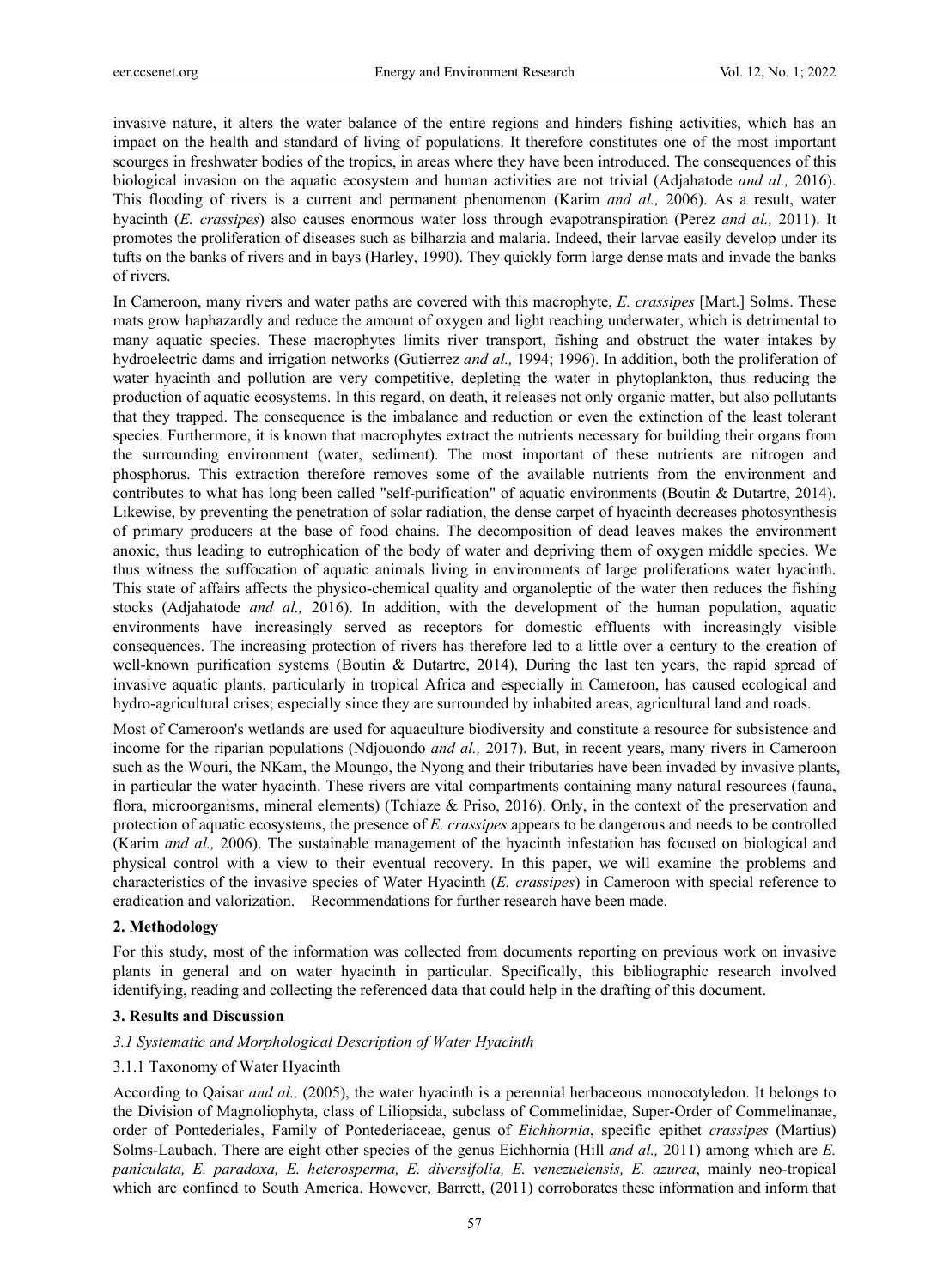none have shown the dramatic spread exhibited by the Water hycianth during the past century, despite the fact that several of them have been introduced to various regions as pond ornamental.

## 3.1.2 Chemical Structure of Water Hyacinth

According to Liu *and al.* (2017) and Huang *and al.* (2016) have presented the chemical composition of Water Hyacinth biomass, in which both kinds of literature showed the differences in the content of C, H, O, N and S. Since the biomass physicochemical properties were highly influenced by the environment where it grows, therefore, its physicochemical properties may be varied by different place and conditions. Moreover, according to Sukarni Sukarni *and al.* (2019), chemical elements of water hyacinth are C, O, Na, Mg, Al, Zr, Cl, K, Ca, Si, Ti, and Fe revealing dominant elements, i.e., oxygen and carbon for 49.50% and 14.46%, respectively. The proximate analysis revealed that its moisture, volatile matter, fixed carbon, and ash content were 4.9, 61.2, 13.8, 20.1 (weight %), respectively. This biomass has gross calorific value (GCV) that tested with an adiabatic bomb calorimeter of 14.46 MJ/kg. Since the water hyacinth biomass has a relatively high volatile content and a low heating value, it is reasonable that water hyacinth might suitably for combustion with coal to increase the coal's reactivity during the combustion process.

# 3.1.3 Morphological Description of Water Hyacinth

*E. crassipes* Martius (Solms-Laubach) have been described by different authors (Barrett, 2011; Hill *and al.,* 2011). Water hycianth is a free-floating perennial plant (herb less than 30 cm tall) that is often rooted in mud on open water and more especially along lakes and banks of rivers. The growth form is variable and produced inflorescences with up to 23 flowers (Hill *and al.,* 2011). Usually, each herb has rosette leaves not more than ten encored to a Rhizome. Water hyacinth is tristylous and in its native range population contain the three floral morphs (referred to as long-, mid-, and short-styled forms) that characterizes this particular outcrossing system (Barrett, 2011). There is an elongated petiole of up to 1.5 m in length that grows in dense mats with well-developed fibrous root system. Both sexual and asexual reproduction has been recorded (Barrett, 2011), with the species utilizing the asexual mode as it produces daughter plants or ramets because the plant has the potential to multiply every two weeks when under uncrowded eutrophic waters condition. Optimum temperature for growth ranges between 25-30°C despite high temperatures in some countries of sub-Saharan Africa where it grows abundantly. In effect, growth ceases either above 40°C or below 10°C, but short periods at freezing may be tolerated. Water hyacinth, or *Eichhornia crassipes* (Mart.) Solms, from the family Pontederiaceae, is a free-floating aquatic plant that commonly grows in inland freshwater bodies such as lakes, rivers, streams, ponds and wetlands. The plant has broad, wide canopy-like waxy leaves and purple clustered flowers that grow in spikes. The petioles of the plant appear bulbous with air-sacs that help make it buoyant. The plant varies in height from a few centimeters to nearly a meter, while the leaves may be around 15–20 cm in length and width (Jafari, 2010). The plant can sometimes become rooted when it lodges in muddy, shallow waters and the flowers may be blue or white (Jafari, 2010)

Leaves with bulbous petioles are dominant in open water while elongated petioles (1.5 m high) predominate in dense colonies (Center *and al.,* 2005). The size and morphology of the plant varies considerably depending on the concentrations of nutrients, especially phosphorus and nitrogen. The root system of water hyacinth is dark blue in color with numerous runners at the end of which new plants form. Sometimes *E*. *crassipes* can reach a height of 1.5 m when measured from the tall flower to the upper root (Center *and al.,* 2005).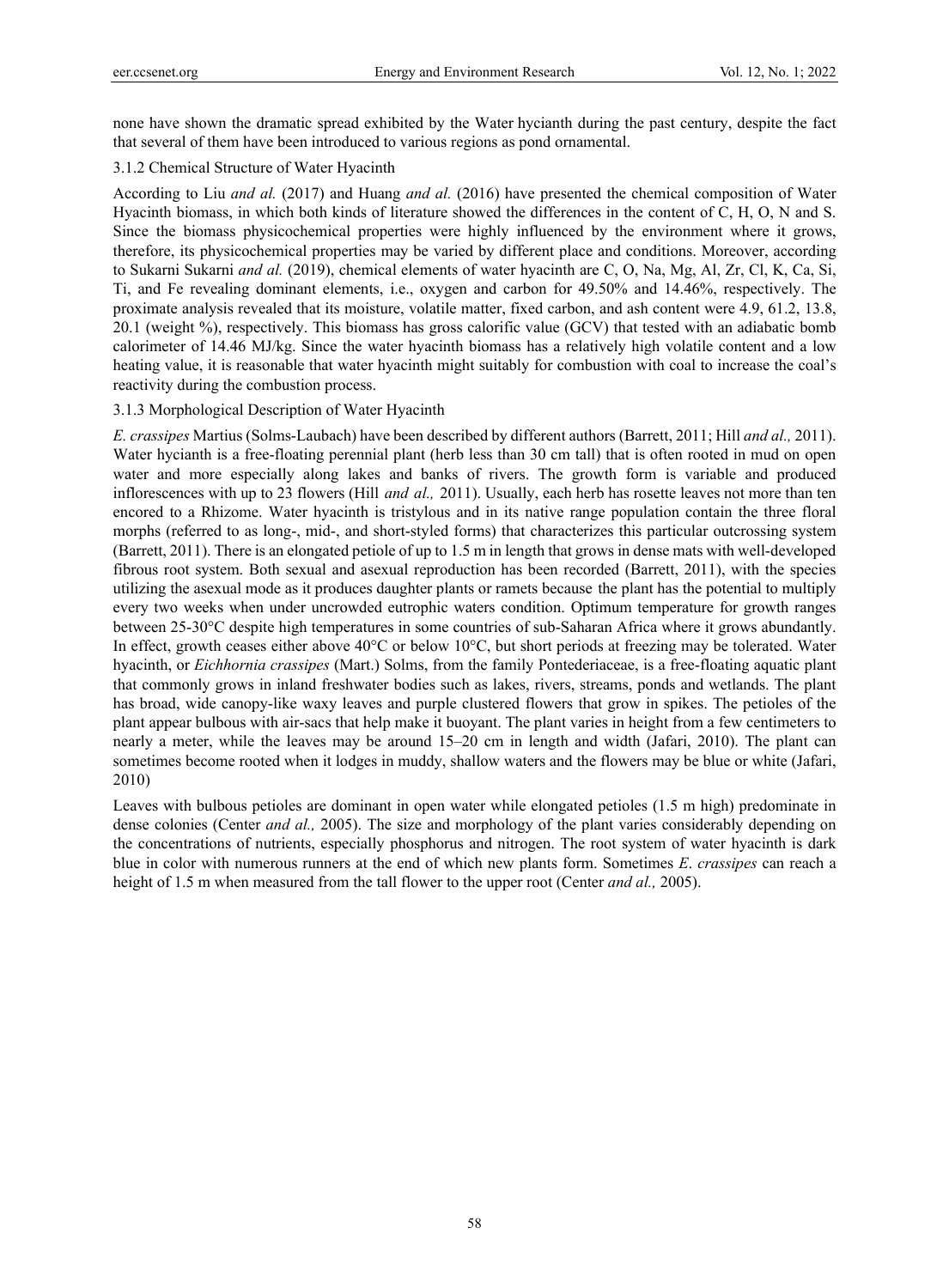

Figure 1. Water hyacinth on the lake in the commune of Sô-Ava in Benin. (Dan, 2012) on the left (Moderately clonal population) while on the right sexual population

In Cameroon, the identified flora of freshwater rivers is beginning to be the subject of inventories and it is clear that despite these efforts, data on the conservation status of freshwater plants paradoxically remains scarce (Dibong *and al.,* 2014).

# *3.2 Dispersion and Problems Created by Water Hyacinth*

# 3.2.1 Dispersion of Water Hyacinth

The water hyacinth, *E. crassipes* (Pontederiaceae) was introduced in Africa at the beginning of the 20th century, in the Congo basin as an ornamental plant for ponds by Belgian colonists. This floating aquatic macrophyte thrives on the surface or on the mud of streams at a high and amazing rate. In this regard, the urban development inherent in demographic growth and industrialization (extension of the port, dumping of toxic substances) is at the origin of an anarchic growth and densification of working-class urban districts. According to FAO (2006), the urbanization rate of a city like Douala increased from 37% in 1987 to 55% in 2004 and includes nearly 90% of businesses. Some streams are transformed into outlets and later used to grow Amaranthus hybridus, Arachis hypogaea, Ipomoea batatas, Zea mays. Very often, we see a substitution of the lesser known species by others which are more adapted to the conditions of the environment. Many species have replaced the characteristic species of swamps, mangroves and other rivers in the coastal region, thus altering the initial physiognomy of these ecosystems (Tchiaze & Priso, 2016). This is particularly the case with certain macrophytes that invade water and spread from one region to another. This flooding of rivers is a current and permanent phenomenon (Karim *and al.,* 2006).

# 3.2.2 Species Invasiveness, Impact and Adaptability in Cameroon

During the last ten years, the propagation of the water hyacinth has caused ecological and hydro-agricultural crises in Africa (Dagno *and al.,* 2007). Many nations continue to grapple with the complex and costly issues associated with invasive alien species. For example, the cost of water hyacinth problems in African countries is between US \$ 20 million and US \$ 50 million per year (CAB International, 2004). Among aquatic herbaceous plants, water hyacinth (*E. crassipes*) causes enormous water loss by evapotranspiration, forming large dense mats reducing the amount of oxygen and other mineral elements necessary for growth (Perez *and al.,* 2011), alters the water balance of entire regions, hinders fishing activities, which have an impact on the health and standard of living of populations. It should be noted that proliferation of macrophytes due to pollution deplete the water in phytoplankton, thus reducing the production of aquatic ecosystems. In this regard, when *E. crassipes* dies, it releases not only organic matter, but also the pollutants it trapped. The consequence is the imbalance and the decrease or even the extinction of certain less tolerant species (Tchiaze & Priso, 2016). The ease of propagation of Water Hyacinth's in different environmental conditions and its mobility make it difficult to control. This difficulty is important as this plant is recognized as an "aquatic plague". It has become one of the most important plagues of tropical freshwater bodies, in areas where it has been introduced. It quickly forms large dense mats and the invasion of the banks of the Wouri or its arms is an indisputable example where these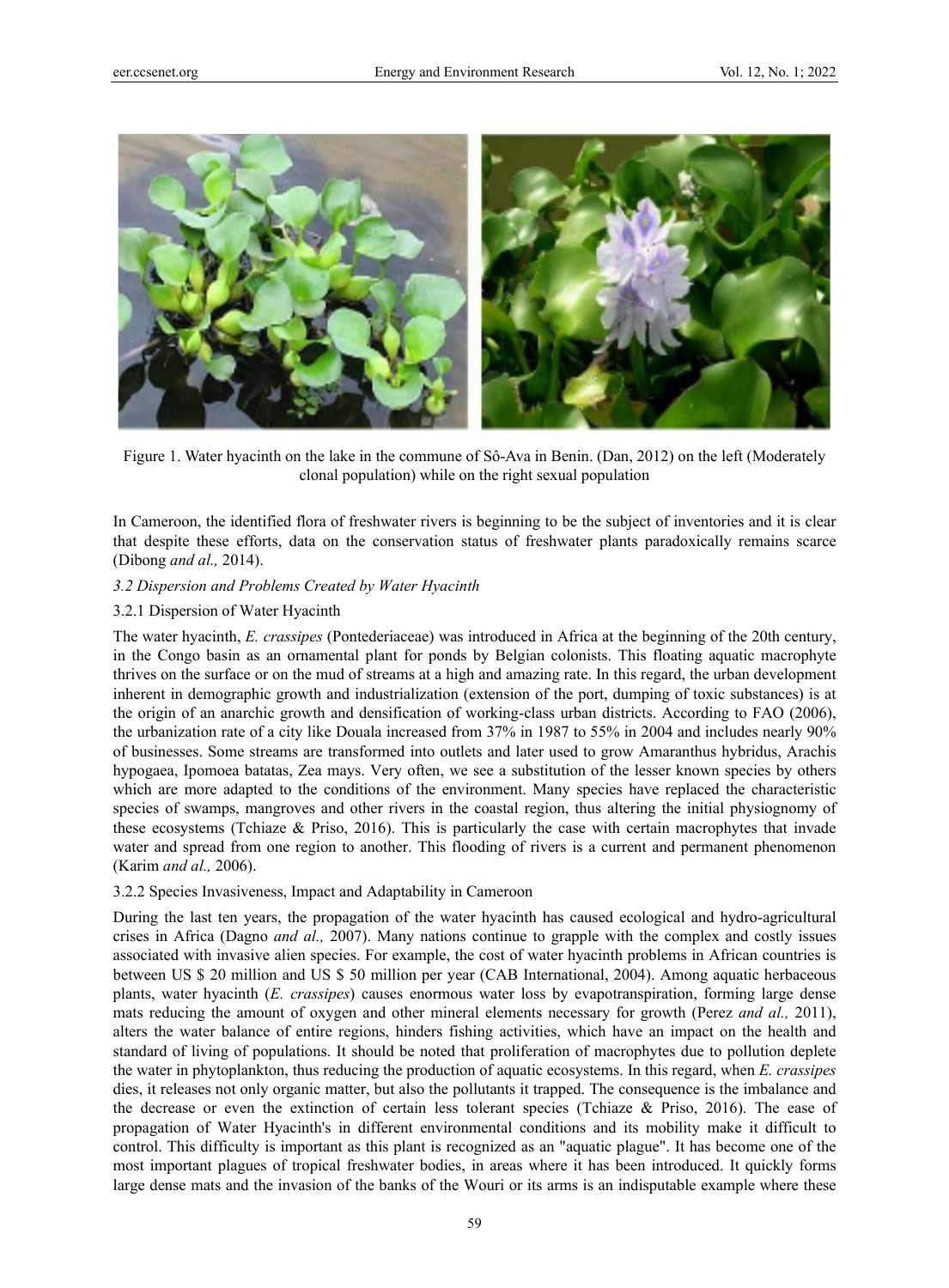mats reduce the amount of oxygen and light arriving underwater, which is detrimental for many aquatic species. (Tchiaze & Priso, 2016). It slows down river transport, fishing and obstructs the water intakes of hydroelectric dams and irrigation networks (Gutierrrez *and al.,* 1994, 1996). Very competitive, it depletes the water in phytoplankton, thus reducing the production of aquatic ecosystems. Water hyacinth depletes biodiversity and is dangerous to human health. It promotes the proliferation of diseases such as bilharzia and malaria. Indeed, their larvae easily develop under its tufts on the banks of rivers and in bays (Harley, 1990). Since the beginning of this century, very few invasive species were assessed for the potential of being introduced, established, spread and causing damage in Cameroon ecosystems. Water hyacinth invasion capacity and the underlying mechanisms are ongoing.

As an invasive plant, Water hyacinth has shown to have a formidable growth rates elsewhere and was observed to some localities like Douala, Nyong, etc. Under favorable condition of climate and nutrient availability. Barrett (2011) noted that ten water hyacinth plants could produce a 0.4 ha mat of floating plants in eight month. Moreover, Jiang *and al*. (2017), water hyacinth can have

- Seven-fold increase in spread in 50 days (India);
- edge of the mat extends by 60 cm per month (USA);
- 2 plants can multiply to 1,200 in 120 days;
- 1 plant can multiply to 65,000 in a normal spring season (Louisiana);
- surface area increases by an average of 8% per day (USA);
- the cover can double every 6.2 days;
- 50 % increase in weight can occur in 7 days.

Finally, Hill *and al.* (2011) revealed that water hyacinth doubles every 11-18 days under suitable conditions. More than 40 000 Ha of dams, lakes, canals and drains have been infested with water hyacinth (*E. crassipes*) in Mexico (Gutiérrez and *al.,* 1996). Usually, in the absence of low levels of water fluctuation by Water hyacinth like in its native range, the species uses daughter rosettes clonal and growth occurs, which favors long-distance dispersal in water current. Outcrossing system can be other adaptation invasive trait of the water hyacinth especially in its native range (Lowland South America, Brazil and Argentina) as Barrett (2011) noticed that pollination mediated by specialized bees (conspecific pollen parent) occurs when water level fluctuations allow seeds to germinate and established on riverbanks. Flowering asynchrony may also be attributed as underpinning mechanism trait of water hyacinth invasion like in the case of Nypa palm observed by Moudingo (Thesis unpublished). Not all seeds produced and introduced will generally develop due to the periodic water condition. Canadian pondered (*Elodea Canadensis*, Hydrocharitiacaea) and Japanese knotweed (*Fallopia japonica*, Polygonacea) also exhibited limited or absent opportunities for sexual reproduction events like water hyacinth (Barrett, 2011). With such prodigious growth rates for water hyacinth, a relative significance of different anatomical and physiological adaptation and invasion strategies may include allelopathy nature, energy-use strategy/capacity, clonal integration (Jiang *and al.,* 2017).

3.2.3 Overview on the Spread of Water Hyacinth in Cameroon

One of the rivers mostly affected by this phenomenon of Water Hyacinth colonization is the Nyong River. Indeed, this river is undergoing a continuous degradation under the combined effect of anthropogenic and climatic factors, with the consequences of the erosion of aquatic biodiversity, the uncontrolled and super numeral development of certain invasive plants, the scarcity of water resources, insecurity in food, declining income and rural exodus (Anonymous, 2014). Indeed, (Dibong *and al.,* 2014) specified on this subject that among the many problems that affect lentic and lotic freshwater environments we have pollution of agricultural or industrial origin, road and mining earthworks, intensive local fishing, drying out linked to climate change, siltation due to deforestation of watersheds and the proliferation of invasive species. To completed these informations, Mbouano, (2006) concludes after a study that habitat loss is the second factor leading to the disappearance of local species after the invasion of invasive species. Nouga *and al.* (2017) for their part asserted that on the Nyong River, the obstruction of the navigable waterway contributes to the decrease in fishing yield, water accidents, congestion and reduction in speed of the water current, to the inhibition of the normal circulation of water by modification of the water bodies and to the reduction of the navigable water course which makes it inaccessible, hindering the extraction of sand. This obstruction is the main cause of reduced swimming activities, canoe races, transport and customs in the river (Nguelo, 2007). This congestion of the watercourse has a strong impact on sand extraction and the other difficulties linked to it (Ndjouondo *and al*., 2017). Kouam (2013) stated that Lake Nkolbisson is currently invaded by water hyacinths. The colonization of this lake by plants has led to the cessation of fishing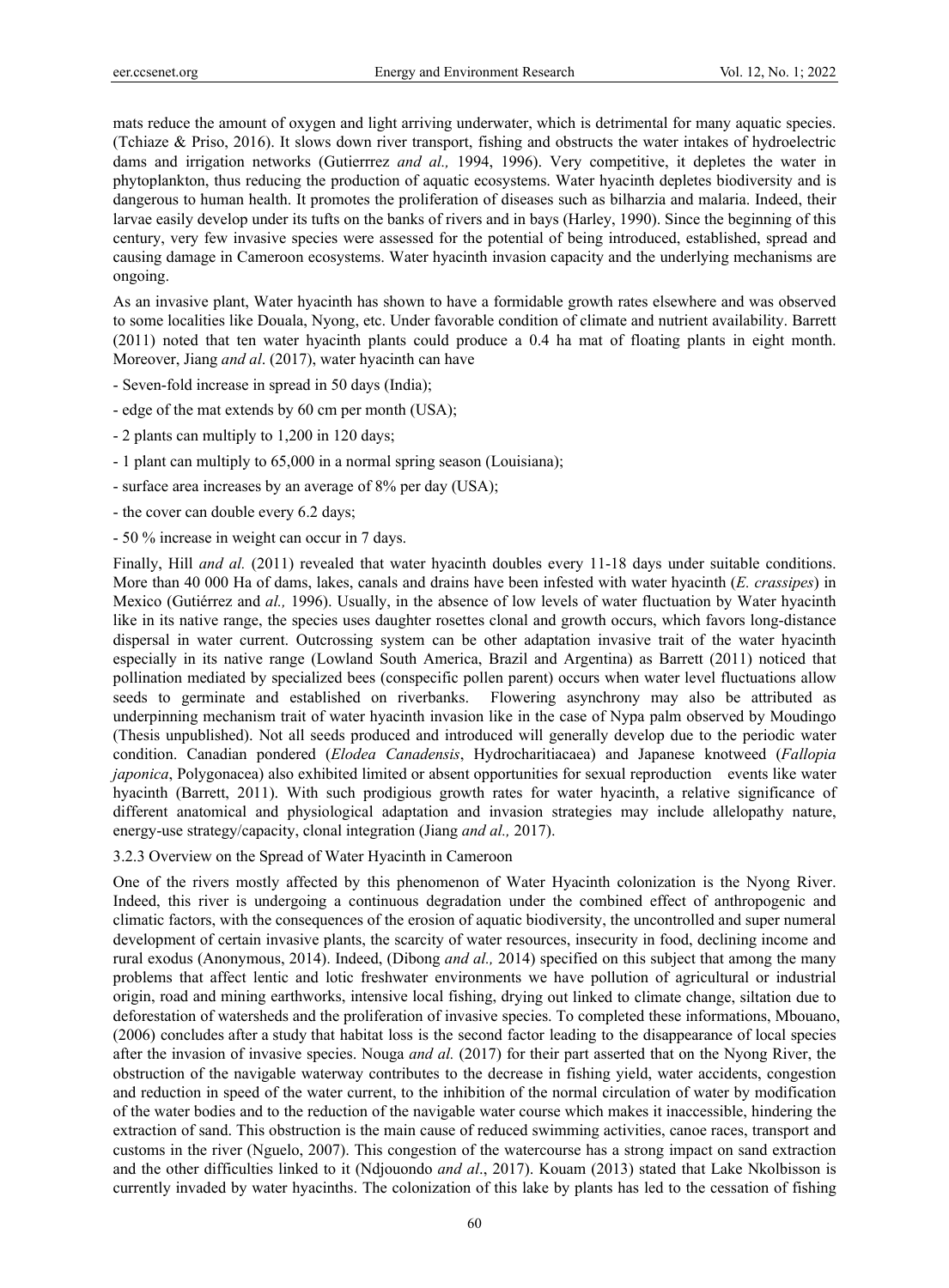activities that were still practiced in the early 1980s. In addition, the proliferation of mosquitoes is more recurrent in the villages surrounding the Nyong River, because according to (Fogwé & Tchotsoua, 2007) during floods due to the invasion of the river, water besieges the villages and during the dry season, the water patches stagnate and increase the proliferation of mosquitoes. Also, the stopping of swimming competitions and canoe races on this watercourse is mainly justified by the congestion of invasive plants which have reduced the navigable space of the watercourse thus constituting the cause of reduction of aesthetics and cultural activities in the river (Fogwé, 2005). Taking into account the damage caused by invasive plant species in the Nyong River, the majority of actors request their total removal for the facilitation of daily activities (Nouga *and al.,* 2017).



Figure 2. Lac of Nkolbisson in high eutrophization phase (Kouam, 2013)

# *3.3 Means of Control and Valorization of Water Hyacinth*

# 3.3.1 Means of Control of Water Hyacinth

The ease of propagation of some macrophyte species under different environmental conditions and its mobility can make it difficult to control. This difficulty is important as they are recognized as an "aquatic plague". Management strategy and techniques have been developed for some invasive plants especially in their native habitat. Localized efforts geared towards the removal of aquatic invasive species, like the water hyacinth by the Water Task Group, an NGO based in Douala, proved to be difficult and futile (Moudingo *and al.,* 2020). Barrett (2011) stated that Water hyacinth's aggressive behavior is principally the results of its prolific powers of asexual (sexual) reproduction through clonal growth, combined with its free floating habit. Different methods have been employed to fight this species including mechanical, biological and chemical methods. Mechanical methods have by far been employed through: mechanical weeding, drainage, clearance, maintaining removed stocks. Although it is hoped that biological control will eventually be capable of achieving the necessary level of control of *E. crassipes*, there is likely to be scope for the integration of physical and chemical methods with biological methods on a local basis, to help speed the achievement of control. Introducing and releasing natural enemies is an environmental-friendly and sustainable approach for control of invasive species (Hill *and al.,* 2011; Jiang *and al.,*  2017). Natural enemies including water hyacinth weevils *Neochetina eichhorniae* Warner and *N. bruchi* Hustache (Coleoptera: Curculionidae) butterflies have been used to reduce water hyacinth spread at least 25 % after two years (Jiang *and al.,* 2017). The current observation of the growth rate of the water hyacinth shows that the Wouri River and its tributaries will be likely flooded within a decade if nothing is done. Thus, for adequate management, the following plan is recommended:

- Mechanical control: can be carried out in different ways - manual harvesting by net and fork from the shore, harvesting by conveyor belt, harvesting by harvesting boat;

- dredging of colonized rivers in order to widen their beds following the installation of invasive plants;
- regular clearing and flush-cutting of species present around watercourses for permanent control;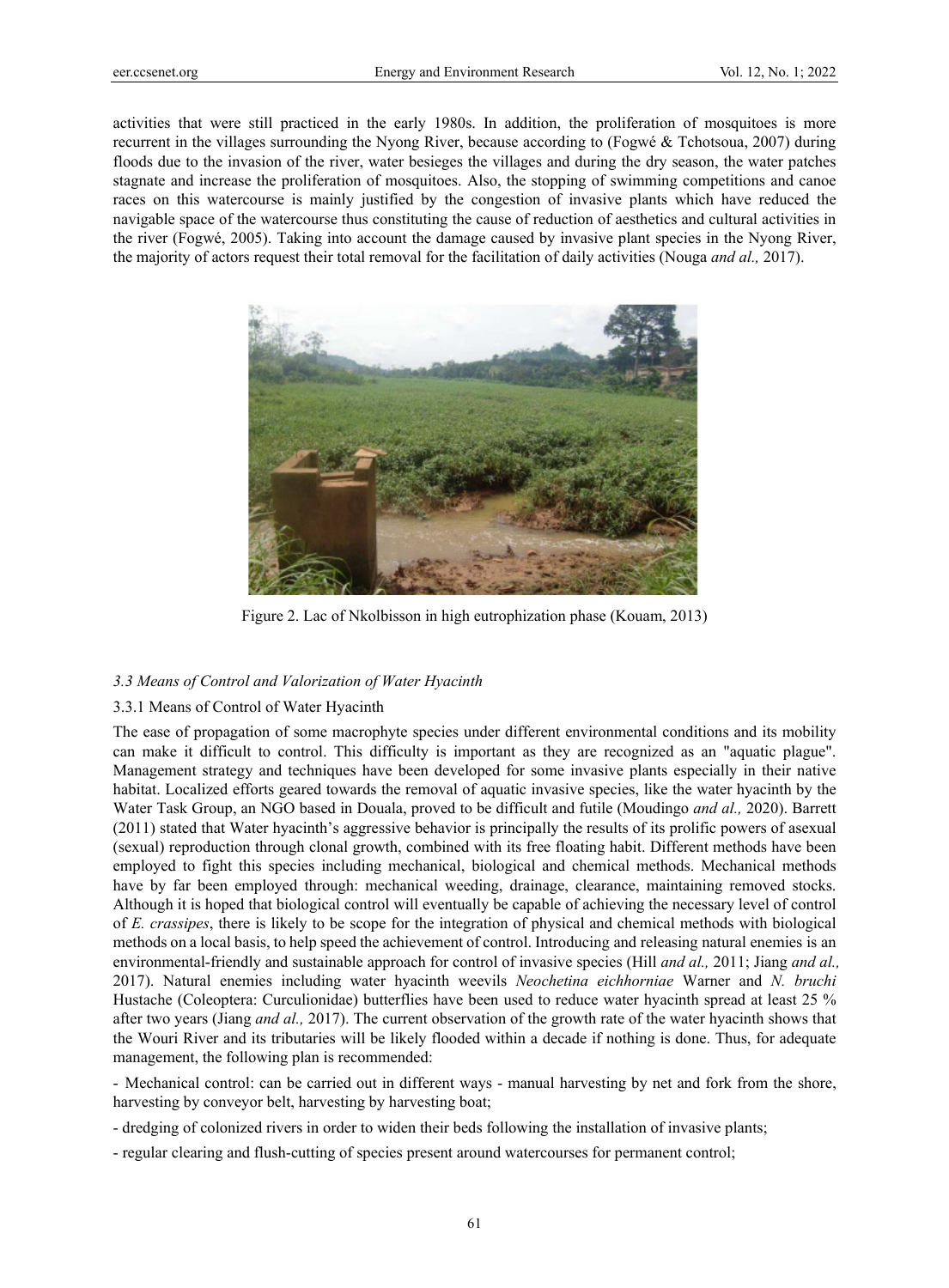- Harvested water hyacinths left to dry on land can quickly wilt and will, in time, be naturally composted. Cleared land with a pile of water hyacinth leftovers will quickly enter secondary succession driven by the nutrients provided by the composted weed through natural fertilization. Rich in organic nutrients, water hyacinth consists of more than 70% organic matter on a dry basis (Jafari, 2010)

On the Nyong River in Cameroon, the physical control method (mechanical uprooting) is the most used because it is more efficient and helps fight unemployment through the use of local labor. The "cut-cut" method is also considered (Nouga *and al.,* 2017). In addition, the actors recall that the best period to carry out this work is the rainy season because the water current will facilitate the transport of cut invasive plants (Nouga *and al.,* 2017). All of these actions are carried out with the aim of eradicating invasive aquatic plants. Manual and mechanical removal are practices though costly as short term vision. Almost 100 different insect species and a comparable number of pathogens have been recorded as attacking *E. crassipes* that can be used. An example of a well-integrated control approach (in Mexico), South Africa, Argentina and USA (Barrett, 2011; Jiang *and al.,* 2017).

#### 3.3.2 Valorization of Water Hyacinth

Since 1970, water hyacinth has been used with the dual objective of purifying polluted water responsible for eutrophication and of exploiting the very abundant biomass thus produced (Sauze, 1983). According to **(**Irina Harun, and al., 2021), Water Hyacinth can be valorized in different forms as indicated:

**Water Hyacinth for Feeds:** Water hyacinth has been studied for its nutritional value and potential use as feed for livestock, poultries, and fish (Bai *and al.,* 2017; Hossain *and al.,* 2015; Okoye *and al.,* 2000; Wimalarathne *and al.,* 2019). Its nutritive attributes for example, its high cellulose, hemicellulose and crude protein content make it suitable for use as a substitute or an additive for animal feeds (Wimalarathne *and al.,* 2019). Additionally, water hyacinth nutrient contents were proven to be independent of its place of origin and remain constant at the same levels, even if collected from different geographical areas or water sources (Hossain *and al.,* 2015; Mako *and al.,* 2011). Although normally the whole plant is used as feed, some users omit the roots to avoid possible metal contamination, even when the metal concentration was found to be below the maximum permissible limit (Moses *and al.,* 2021). In general, leafy meal was observed to be more preferable, as the water hyacinth leaf protein content accounts for about 50% (per dry weight) of its total nutritional quality (Adeyemi *and al.,* 2016). In Cameroon, the work of Tchiaze and Priso (2016) on the Wouri river showed that in water hyacinth, the nutrient contents vary significantly from one part to another. Indeed, the roots and leaves of the plant each have a very specific role in the physiology of the plant: the roots selectively draw mineral substances from the soil (raw sap) which will be used at the level of the leaves through the chlorophyll synthesis for the production of organic substances (lipids, carbohydrates, proteins). This is the reason why the roots are richer in ash, while the leaves and stems are richer in organic substances (Taffouo *and al.,* 2008). The percentage of proteins is higher in the leaves and are obtained in sites receiving many alteragens, some of which increase the rate of nitrogenous substances easily assimilated by plants in these two sites (Priso *and al.,* 2010). Tchiaze and Priso (2016) also reveal that the roots taken from sites located in urban areas also stand out for their particular richness in ash compared to those from the rural area, thus testifying to the many alteragens that are dumped there. Analysis of macronutrients in the leaves, stems and roots of *E. crassipes* showed that this plant is very rich in water, and that the values of metabolizable energy and carbohydrate content are high. The ash contents are higher in the roots. On the other hand, the lipids are present in the form of traces as well as the proteins at rates less than 20%. It could therefore be a source of raw material for the extraction of biogas, the manufacture of compost to enrich the soil (Almoustapha *and al.,* 2008), the making of works of art and animal feed (Gupta, 1998). For a sustainable management of these resources, it is important to have instruments capable of storing, processing, modeling and restoring data in various forms.

**Water Hyacinth for Biofertilisers production:** Harvested water hyacinths left dry can quickly wilt and will in time, be naturally composted. Cleared land with a pile of water hyacinth leftovers will quickly enter secondary succession driven by the nutrients provided by the composted weed through natural fertilisation. Rich in organic nutrients, water hyacinth consists of more than 70% organic matter on a dry basis (Jafari, 2010.) and high levels of nitrogen (N), phosphorus (P) and potassium (K) content (Ilo and al., 2020) Water hyacinth can be either mulched (Balasubramanian and al.,2013; Indulekha *and al.,* 2018; Xu *and al.,* 2017), composted (Ali *and al.,*  2020; Lu *and al.,* 2017) vermin composted (Gajalakshmi *and al.,* 2002; Nath & Singh, 2016) or anaerobically digested (Sharma and Suthar, 2020) for biofertilisation purposes. Irina *and al*. (2021) affimed that harvested water hyacinths left to dry on land can quickly wilt and will, in time, be naturally composted. Cleared land with a pile of water hyacinth leftovers will quickly enter secondary succession driven by the nutrients provided by the composted weed through natural fertilisation.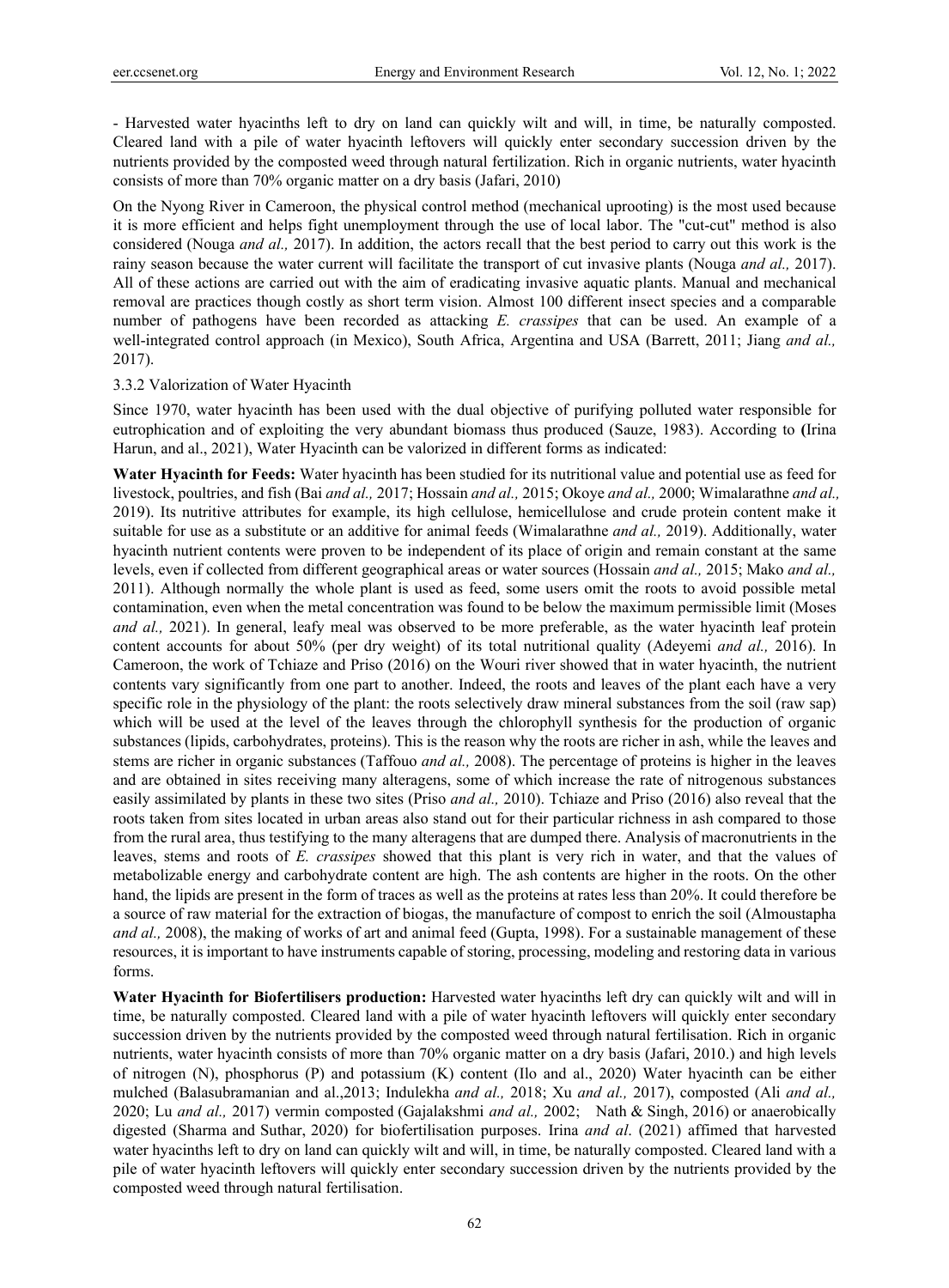**Water Hyacinth in Crafts:** Water hyacinth has great potential for use in craft production. Raw material from the dried plant and its fibre can be utilized to make bags, handbags, wallets, flower pots, fashion accessories, mats and many other items (Hidayat *and al.,* 2018; Punitha *and al.,* 2015; Sandeep *and al.,* 2015). According to Rakotoarisoa *and al.* (2016), in selecting the raw materials, the water hyacinth stem length must be at least 50 cm for it to be suitable for handicraft production. They also added that water hyacinth stems are simple to cut and weave due to their size and flexibility. Other than the stem, the dried petioles of water hyacinth are also used to make other forms of handicraft, including coasters, mats, shoes, sandals, belts, wallets and vases, in countries like Indonesia and the Philippines (Patel, 2012). Today, digital technology has enabled the development of home-based enterprises (HBEs) or home industries utilising water hyacinths. For instance, communities around Rawapening in Indonesia utilized overgrowing water hyacinths in online home-based enterprises (Sianturi *and al.,* 2019). The locals use water hyacinths to make products such as bags, sandals and baskets, and furniture like chairs and tables, before marketing them using the internet (Sianturi *and al.,* 2019). In Madagascar, communities traditionally use papyrus for handicraft production; however, water hyacinth is now being used in the production of large and small hats, shopping bags, handbags, sandals and mats (Rakotoarisoa *and al.,* 2016). These products are also being exported to international markets (Rakotoarisoa *and al.,* 2016).

**Water Hyacinth as feedstock for Bioenergy production:** Water hyacinth has immense potential for use as an energy resource. Due to its dense population and aggressive growth, the utilization of this aquatic weed as an energy feedstock is highly attractive, especially when paired with its potential capacity for phytoremediation and energy production. Furthermore, using this biomass as an energy resource solves the issue of water hyacinth management post-phytoremediation (Ilo *and al.,* 2020). Water hyacinth is abundantly available, biodegradable and characterized as a non-crop plant. This categorizes the biofuels thus produced as second-generation biofuels, alleviating any food versus fuel complications. Its biomass characteristics are promising in terms of energy production; it has a low lignin content (10%) and high cellulose (20%) and hemicellulose (33%) content (Rezania *and al.,* 2015). As the lignin content is low in water hyacinth, the plant is especially suited for utilisation as a bioenergy resource, as this compound hinders the fermentation processes of several commercial yeasts and enzymes (Rezania *and al.,* 2015). Water hyacinth also exhibits a useful C/N ratio within the range of 20:1–30:1, which is appropriate for microbial decomposition processes (Feng *and al.,* 2017). In this subject, Harun *and al.* (2021) think that water hyacinth has immense potential for use as an energy resource.

**Biogas production through the anaerobic digestion of Water Hyacinth:** Anaerobic digestion is a process whereby organic matter is converted into biogas, a mixture of methane  $(CH_4)$  and carbon dioxide  $(CO_2)$ . Biomethane can then be used as an energy resource for heating, cooking and power generation. This conversion relies on the biochemical activities of bacteria and archaea consortia that break down the complex organic matter into soluble monomers such as amino acids, fatty acids, simple sugars and glycerols, subsequently producing methane. Harun *and al.* (2021) affirmed that from one hectare of water hyacinth and the agricultural residues from one plantation hectare, 3500 m3 of biogas can be produced through anaerobic digestion, which can be used to provide energy for the community, reducing their dependence onthe electricity grid.

**Briquette production from Water Hyacinth Biomass:** Despite its substantial potential as an energy resource, the direct utilisation of water hyacinth is relatively challenging. Fresh biomass is bulky and has a low density, so its use in conventional burners is uneconomical. Briquetting is a biomass densification process that transforms biomass residues into a cleaner and enhanced solid fuel with higher density and heat intensity (13.1–18.4 MJ/kg) (Li *and al.,* 2021). Raw water hyacinth contains up to 95.5% moisture, which compromises its ability to be combusted as a direct fuel (Jafari, 2010). The advantage of converting biomass into briquettes is that the moisture content can be reduced while its density is increased, which enhances its fuel properties (Rezania *and al.,* 2015). The transformation of water hyacinth biomass into briquettes is also a more environmentally friendly process, as co-firing with coal reduces greenhouse gas emissions (Narayanan & Natarajan, 2007).

**Supplying Water hyacinth to Other Industries:** According to some reports, water hyacinth has been used as a raw material for bio-based building materials such as thermal insulators (Jaktorn & Jiajitsawat, 2014; Salas-Ruiz *and al.,* 2019) and concrete mixture (Okwadha & Makomele, 2018; Salas-Ruiz & del Mar Barbero-Barrera, 2019). It has also been used in the production of high-value chemicals such as furfurals and hydroxymethylfurfural (HMF), biopolymers and enzymes, as reviewed by Ilo *and al.* (2020) and the production of biochars used in agriculture and low-grade energy sectors (Song *and al.,* 2019; Rahman, 2018). Water hyacinth has other potential bioenergy uses, having been extracted for its phenalenone compounds and sterols for pharmacological purposes (Lalitha *and al.,* 2012) and used for water treatment purposes through phytoremediation (Rezania *and al.,* 2015).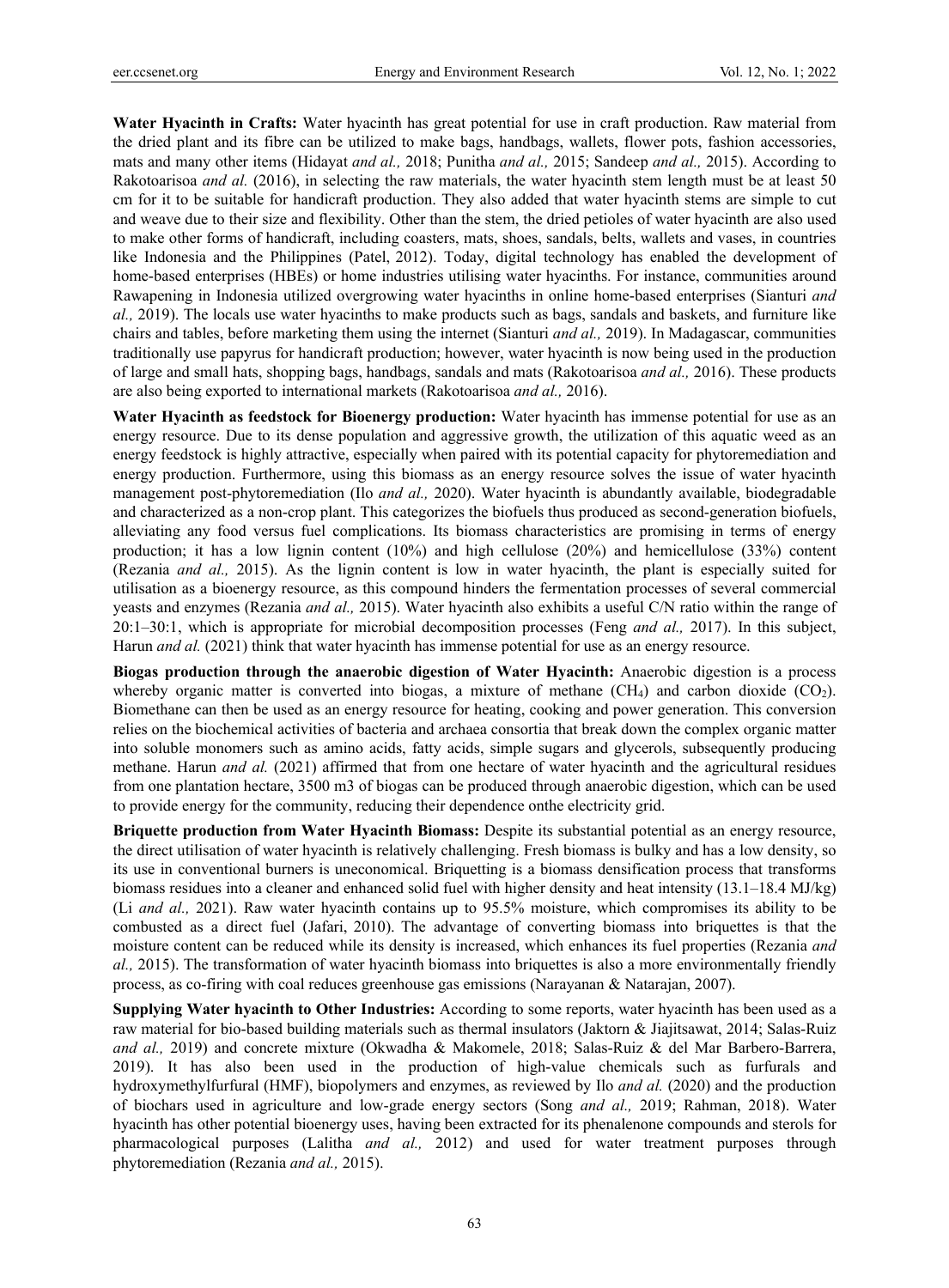**Lag phase detection and monitoring:** However, Water Hyacinth is use in monitoring early and lag phase detection and reporting is havoc, and very few organization works to curtail water hyacinth invasion, so there is need for national and field-monitoring systems. Network can use technics such (i) real-time data-collecting; (ii) molecular detecting change ; (iii) chemical pheromone monitoring; (iv) physical monitoring (eg ground penetrating radar) ; and (v) remote data transferring outline by (Wan and Yang, 2016). In view of the opportunity that the water hyacinth can represent, we can ask ourselves the question of why these methods of recovery have not been popularized in Africa, especially in Cameroon? In addition to these advantages that water hyacinth can have, it could have many others (figure 2).



Figure 2. Water hyacinth as a biomass (Gajendra and al., 2020)

## **4. Conclusion and Recommendations**

Water hyacinth (*E. crassipes* [Mart.] Solms) is one of the most widespread invasive macrophytes in tropical countries, particularly in Cameroon. This situation has led decision-makers to take measures aimed at combating these nuisances, in particular by physical, biological or even chemical means. However, physical control beyond providing some control of water hyacinth infestation in the aquatic environment appears to be the most suitable method of getting the most out of this plant. To this end, this method offers the possibility of upgrading it into value-added products with regard to the opportunities it offers, in particular its availability, its morphological and physicochemical structure. However, several recommendations can be made to Cameroonian local administrations, which are advised to create the Early Detection and Rapid Response System (EDRR 3.0) for Invasive Plants. The landscape approach to EDRR, which involves the development of EDRR capacity at all levels of the landscape. In addition, local communities and Non-Governmental Organizations have a real role in detecting and reporting Water Hyacinth to prevent their spread.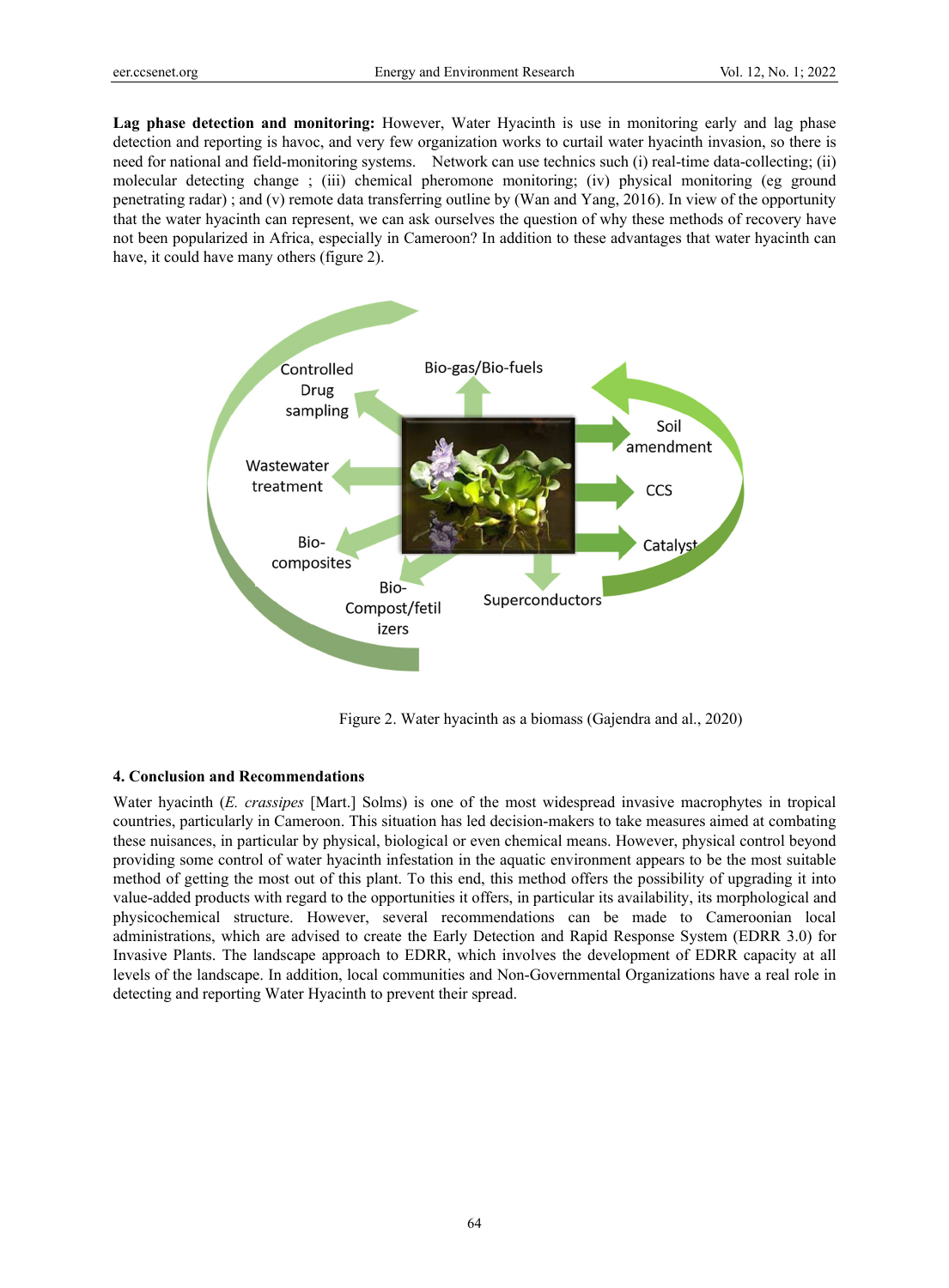### **References**

- Adeyemi O. & Osubor C.C. (2016). Assessment of nutritional quality of water hyacinth leaf protein concentrate. Egypt. *J. Aquat. Res., 42*, 269–272. https://doi.org/10.1016/j.ejar.2016.08.002
- Adjahatode F., Kobede A.S.M., Daouda M.M., Hodonou A., Guehou B. S. & Aïna M. P. (2016). Valorisation de la jacinthe d'eau (*Eichhornia crassipes*) par la production de biocarburant : expérimentation. Déchets Sciences et Techniques - N°72 - Nov 2016. https://doi.org/10.4267/dechets-sciences-techniques.3445
- Adjahatode F., Kobede A.S.M., Daouda M.M., Hodonou A., Guehou B.S. & Aïna M.P. (2016). Valorisation de la jacinthe d'eau (Eichhornia crassipes) par la production de biocarburant : expérimentation. Déchets Sciences et Techniques - N°72 - Nov 2016. https://doi.org/10.4267/dechets-sciences-techniques.3445
- Ali S., Abbas Z., Rizwan M., Zaheer I.E., Yavaş İ., Ünay A., Abdel-Daim M.M., Bin-Jumah M., Hasanuzzaman M. & Kalderis D. (2020). Application of Floating Aquatic Plants in Phytoremediation of Heavy Metals Polluted Water: A Review. *Sustainability*. 2020;12:1927. https://doi.org/10.3390/su12051927
- Almoustapha O., Millogo-Rasolodimbi J. & Kenfack S. (2008). Production de biogas et de compost à partir de la jacinthe d'eau pour un developpement durable en Afrique Sahélienne. *VertigO- la revue électronique en Sciences de l'environnement, 8*(1), 1-13. https://doi.org/10.4000/vertigo.1227
- Anonymous. (2014). Exposé sur la Thématique des Zones Humides et des Eaux Internationales au Cameroun. 13.
- Bai Y.F., Guo J.Y. (2017). Utilization of water hyacinth biomass for animal feed. In: Yan S.H., Guo J.Y. (2017). editors. Water Hyacinth Environmental Challenges, Management and Utilization. CRC Press; Boca Raton, FL, USA: 2017. pp. 277–300.
- Balasubramanian D., Arunachalam K., Arunachalam A. & Das A.K. (2013). Water hyacinth [*Eichhornia crassipes* (Mart.) Solms.] engineered soil nutrient availability in a low-land rain-fed rice farming system of north-east India. *Ecol. Eng. 58*, 3–12. https://doi.org/10.1016/j.ecoleng.2013.06.001
- Barrett S.C.H. (2011). Reproductive systems, Plant. In: Encyclopedia of Biological Invasions, Simberloff, D. and Rejmanek, M. (edts), University of California Press, Berkeley. 584-590. https://doi.org/10.1525/9780520948433-131
- Boutin C. & Dutartre A. (2014). Des macrophytes pour épurer les eaux, Milieux aquatiques, écologie et pollutions, comment établir des partenariats durables. Sciences Eaux & Territoires n°15.
- CAB International. (2004). Prévention et Gestion des espèces étrangères envahissantes: La mise en oeuvre de la Coopération en Afrique de l'Ouest. Compte rendu d'un atelier tenu à Accra, Ghana, de 9 au 11 mars, 2004. CAB International, Nairobi, Kenya.
- Cornwel D.A., Eoltek JJr., .Patrinely CD., Furman Th.de S. & KIM J.I. (1977). Nutrient removal by water hyacinths. *J.Water Polut. ControlFed. 49*, 57-65.
- Dagno K., R. Lahlali, D. Friel, M. Bajji, & Jijakli M.H. (2007). Synthèse bibliographique : problématique de la jacinthe d'eau, *Eichhornia crassipes*, dans les régions tropicales et subtropicales du monde, notamment son éradication par la lutte biologique au moyen phytopathogènes. Biotechnol. *Agron. Soc. Environ., 11*(4), 299-311.
- Dan O.F. (2012). Evaluation des impacts environnementaux et socio-économiques liés à la prolifération de la jacinthe d'eau *Eichhornia crassipes* (Mart) Solms-Laubach dans la Commune de Sô-Ava au Bénin. Mémoire de fin de formation. Faculté des Sciences et Techniques Chaire Unesco de Science Technologie et Environnement (CUSTE). Université d'Abomey-Calavi. P.6.
- Dersseh M.G., Melesse A.M., Tilahun S.A., Abate M. & Dagnew D.C. (2019). Water hyacinth: Review of its impacts on hydrology and ecosystem services—Lessons for management of Lake Tana. In: Melesse A.M., Abtew W., Senay G., editors. Extreme Hydrology and Climate Variability. Elsevier; Amsterdam, The Netherlands: 2019. 237–251. https://doi.org/10.1016/B978-0-12-815998-9.00019-1
- Dibong S.D. & Ndjouondo G.P. (2014). Inventaire floristique et écologie des algues des rivières Kambo et Longmayagui de la zone humide de Douala (Cameroun). *Int. J. Biol. Chem. Sci., 8*(6), 2560-2577. https://doi.org/10.4314/ijbcs.v8i6.18
- Eid E.M. & Shaltout K.H. (2017). Growth dynamics of water hyacinth (*Eichhornia crassipes*): A modeling approach. *Rend. Lincei., 28*, 169–181. https://doi.org/10.1007/s12210-016-0589-4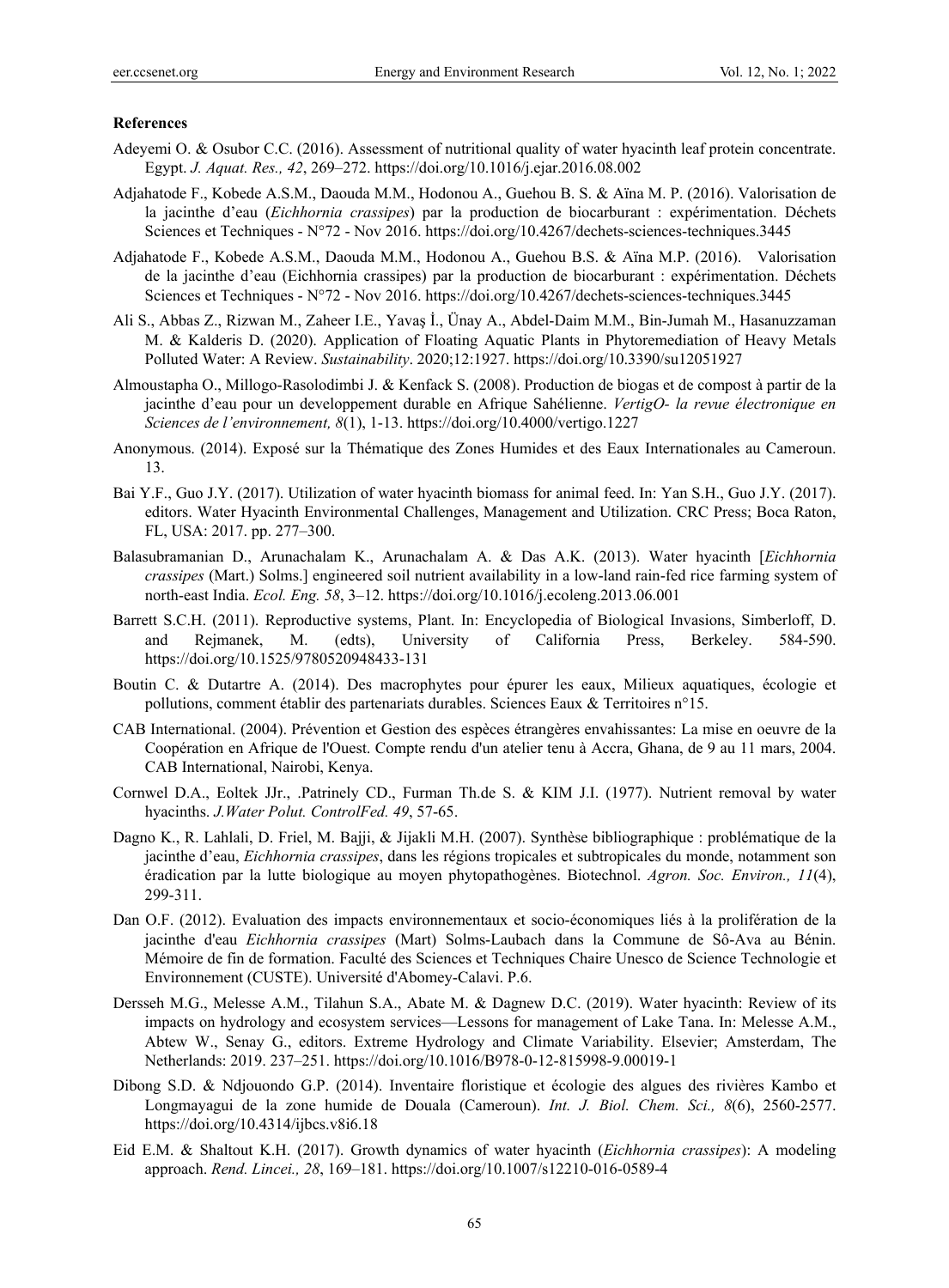- FAO. (2006). Rapport de synthèse des résultats du projet TCP/CMR/2908A. Gestion participative et conservation de la diversité des mangroves. Rome.
- Feng W., Xiao K., Zhou W., Zhu D., Zhou Y., Yuan Y., Xiao N., Wan X., Hua Y. & Zhao J. (2017). Analysis of utilization technologies for *Eichhornia crassipes* biomass harvested after restoration of wastewater. *Bioresour. Technol., 223*, 287–295. https://doi.org/10.1016/j.biortech.2016.10.047
- Fogwé N.Z. (2005). Urban spatial development and environmental hazards in the Douala metropolis. Ph.D Thesis, Department of Geography, Faculty of Social and Management Sciences, University of Buea, p. 370.
- Fogwé N.Z. & Tchotsoua M. (2007). Evaluation géographique de deux décennies de lutte contre les inondations dans la ville de Douala (Cameroun). Rapport, Université de Douala, p3.
- Gajalakshmi S., Ramasamy E.V. & Abbasi S.A. (2002). High-rate composting–vermicomposting of water hyacinth (*Eichhornia crassipes*, Mart. Solms) Bioresour. *Technol., 83*, 235–239. https://doi.org/10.1016/S0960-8524(01)00216-4
- Gajendra K. G., Tariq Mehmood, Liu C., Jiří J. K. & Devesh K. S. (2020). Water hyacinth as a biomass: A review. *Journal of Cleaner Production, 277*, ISSN 0959-6526. https://doi.org/10.1016/j.jclepro.2020.122214
- Gupta B.N. (1998). Utilisation of water hyacinth *Eichhornia crassipes* as a source of nutrients for animals. A review. *the Ind. J. Nutrit. Dietet. 18*, 435-441.
- Gutiérrez L.E., Huerto D.R. & Martinez J.M. (1996). Water hyacinth problems in Mexico and practiced methods for control. In : Charudattan R., Labrada R., Center T.D.et Kelly-Begazo C. (Eds.), strategies for water hyacinth control. Report of panel of experts meeting. 11-14 september, 1995. Fort Lauderdale, Floride, USA. Rome, FAO : pp. 125-135.
- Harun, I., Hafizah P., Ahmad J. A.-A. & Zufarzaana Z. (2021). Invasive Water Hyacinth: Ecology, Impacts and Prospects for the Rural Economy. *Plants, 10*(8), 1613. https://doi.org/10.3390/plants10081613
- Harley K.L.S. (1990). The role of biological control in the management of water hyacinth. *Eichhornia crapisses*. Biocontrol News Inf .11: pp. 11-12.
- Hidayat K., Yaskun M. & Prasnowo M.A. (2018). Value added analysis of water hyacinth bags as regional featured product. *Tek. Eng. Sains J. 2*, 115–118. https://doi.org/10.51804/tesj.v2i2.279.115-118
- Hill G., Waage J. & Phiri G. (1997). Water hyacinth problem in tropical Africa. Proocedings of the first meeting of the International Water Hyacinth Consortium 18-19 march. Washington. World Bank.
- Hill, M. Coetzee, J., Julien, M. & Center, T. (2011). Water Hyacinth. In: Encyclopedia of Biological Invasions, Simberloff, D. and Rejmanek, M. (edts), University of California Press, Berkeley. 689-692. https://doi.org/10.1525/9780520948433-154
- Hossain M.E., Sikder H., Kabir M.H. & Sarma S.M. (2015). Nutritive value of water hyacinth (*Eichhornia crassipes*) Online J. Anim. *Feed Res., 5*, 40–44.
- Huang L., Liu J., He Y., Sun S., Chen J., Sun J., Chang K. L., Kuo J. & Ning X. (2016). Thermodynamics and kinetics parameters of co-combustion between sewage sludge and water hyacinth in  $CO<sub>2</sub>/O<sub>2</sub>$  atmosphere as biomass to solid biofuel. *Bioresource Technology, 218*, 631– 42. https://doi.org/10.1016/j.biortech.2016.06.133
- Ilo O.P., Simatele M.D., Nkomo S.P.L., Mkhize N.M. & Prabhu N.G. (2020). The Benefits of Water Hyacinth (*Eichhornia crassipes*) for Southern Africa: A Review. *Sustainability, 12*, 9222. https://doi.org/10.3390/su12219222
- Indulekha V. & Thomas C.G. (2018). Utilization of water hyacinth as mulch in turmeric. *J. Trop. Agric., 56*, 27– 33.
- Jafari N. (2010). Ecological and socio-economic utilization of water hyacinth (*Eichhornia crassipes* Mart Solms). *J. Appl. Sci. Environ. Manag., 14*, 43–49. https://doi.org/10.4314/jasem.v14i2.57834
- Jaktorn, C.; Jiajitsawat, S. (2014). Production of thermal insulator from water hyacinth fiber and natural rubber latex. *NU Int. J. Sci., 11*, 31–41.
- Jiang, M., Huang, Y., & Wan, F. (2017). Biological Invasions in Agricultural Ecosystems in China *in* F. Wan and al. (eds.), Biological Invasions and Its Management in China. *Invading Nature - Springer Series in Invasion Ecology, 11*, 21-53. https://doi.org/10.1007/978-94-024-0948-2\_2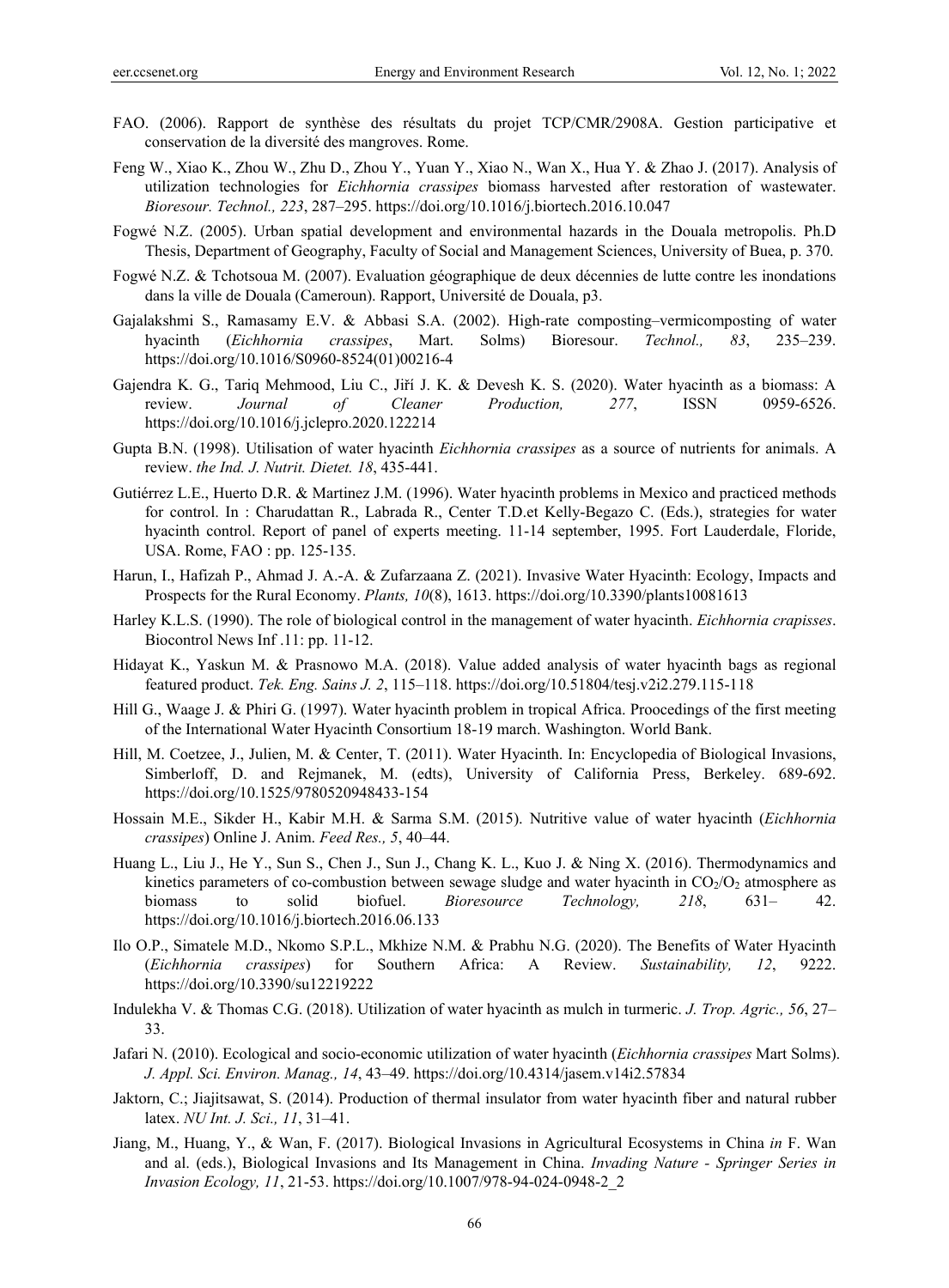- Karim D., Rachid L., Damien F., Mohammed B.M. & Haissam J. (2006). Problématique de la jacinthe d'eau, *Eichhornia crassipes* dans les régions tropicales et subtropicales du monde, notamment son éradication par la lutte biologique au moyen des phytopathogènes. *Biotechnol. Agron. Soc. Environ.*, 299-311.
- Kouam. (2013). Vers une gestion rationnelle de l'eau dans une Situation complexe d'urbanisation anarchique Dans un pays en développement : cas du bassin Versant de l'abiergue (Yaounde-Cameroun). Thèse Présentée a la faculté des sciences de L'ULG Département des Sciences et Gestion de l'Environnement. p.156.
- Lalitha P., Sripathi S.K. & Jayanthi P. (2012). Secondary metabolites of *Eichhornia crassipes* (Water Hyacinth): A review (1949 to 2011). *Nat. Prod. Commun., 7*. https://doi.org/10.1177/1934578X1200700939
- Li F., He X., Srishti A., Song S., Tan H.T.W., Sweeney D.J., Ghosh S. & Wang C.-H. (2021). Water hyacinth for energy and environmental applications: A review. *Bioresour. Technol., 327*, 124809. https://doi.org/10.1016/j.biortech.2021.124809
- Liu J, Huang L., Buyukada M. & Evrendilek F. (2017). Response surface optimization, modeling and uncertainty analysis of mass loss response of co-combustion of sewage sludge and water hyacinth. *Applied Thermal Engineering, 125*, 328–35. https://doi.org/10.1016/j.applthermaleng.2017.07.008
- Lu X., Liu L., Fan R., Luo J., Yan S., Rengel Z. & Zhang Z. (2017). Dynamics of copper and tetracyclines during composting of water hyacinth biomass amended with peat or pig manure. Environ. *Sci. Pollut. Res., 24*, 23584–23597. https://doi.org/10.1007/s11356-017-9979-0
- Mako A., Babayemi O. & Akinsoyinu A. (2011). An evaluation of nutritive value of water hyacinth (*Eichhornia crassipes* Mart. Solms-Laubach) harvested from different water sources as animal feed. *Livest. Res. Rural Dev., 23*, 10.
- Mbouano H.F. (2006). Evaluation de l'influence des rejets de quelques industries polluantes de la ville de Douala sur la diversité végétale : cas des industries dans le village de Minkwele (Banlieue de Bonabéri) et ses environs. Mémoire, Université de Douala, p. 60.
- Moses T., Barku V., Kyereme C. & Odoi F. (2021). Composition of water hyacinth (*Eichhornia crassipes*) plant harvested from the volta lake in ghana and its potential value as a feed ingredient in rabbit rations. *Adv. Anim. Vet. Sci., 9*, 230–237. https://doi.org/10.17582/journal.aavs/2021/9.2.230.237
- Moudingo, J-h., Ajonina, G., Dibong, D. & Tomedi, M. (2020). Distribution, devastating effect, and drivers of the exotic mangrove Nypa fruticans Van Wurmb (Arecaceae) on the mangroves of West and Central Africa. In Editor(s): Jayanta Kumar Patra, Rashmi Ranjan Mishra, Hrudayanath Thatoi, Biotechnological Utilization of Mangrove Resources. Academic Press. Pages 49-78. https://doi.org/10.1016/B978-0-12-819532-1.00003-2
- Ndjouondo G.P., Ba'ana Etoundi M.L., Nwamo R.D., Fankem H. & Dibong S.D. (2017). Impact des activités anthropiques sur les zones humides des rivières Kambo et Longmayagui. *International Journal of Innovation and Scientific Research, 26*(2), 410-420.
- Narayanan K.V. & Natarajan E. (2007). Experimental studies on cofiring of coal and biomass blends in India. *Renew. Energy., 32*, 2548–2558. https://doi.org/10.1016/j.renene.2006.12.018
- Nath S. & Singh K. (2016). Analysis of different nutrient status of liquid bio-fertilizer of different combinations of buffalo dung with gram bran and water hyacinth through vermicomposting by *Eisenia fetida*. *Environ. Dev. Sustain., 18*, 645–656. https://doi.org/10.1007/s10668-015-9666-6
- Nouga Bissoue A., Njumewang E., Ndjouondo G. P. & Dibong S. D. (2017). aspects socio-economiques de la lutte contre les plantes aquatiques Envahissantes du fleuve nyong dans la commune de mbalmayo. *International Journal of Innovation and Applied Studies, 19*(2), Feb. 2017, 363-375.
- Nguelo. (2007). Gestion Intégrée de la Jacinthe d'eau (*Eichornia crassipes* Mart. Solms lamb) dans l'estuaire du Wouri. Mémoire, Université de Dschang, p. 96.
- Okoye F.C., Daddy F. & Ilesanmi B.D. (2000). The nutritive value of water hyacinth (*Eichhornia crassipes)* and its utilisation in fish feed; Proceedings of the International Conference on Water Hyacinth; New Bussa, Nigeria. 27 November–1 December 2000; pp. 65–70.
- Okwadha G. & Makomele D. (2018). Evaluation of water hyacinth extract as an admixture in concrete production. *J. Build. Eng., 16*, 129–133. https://doi.org/10.1016/j.jobe.2018.01.002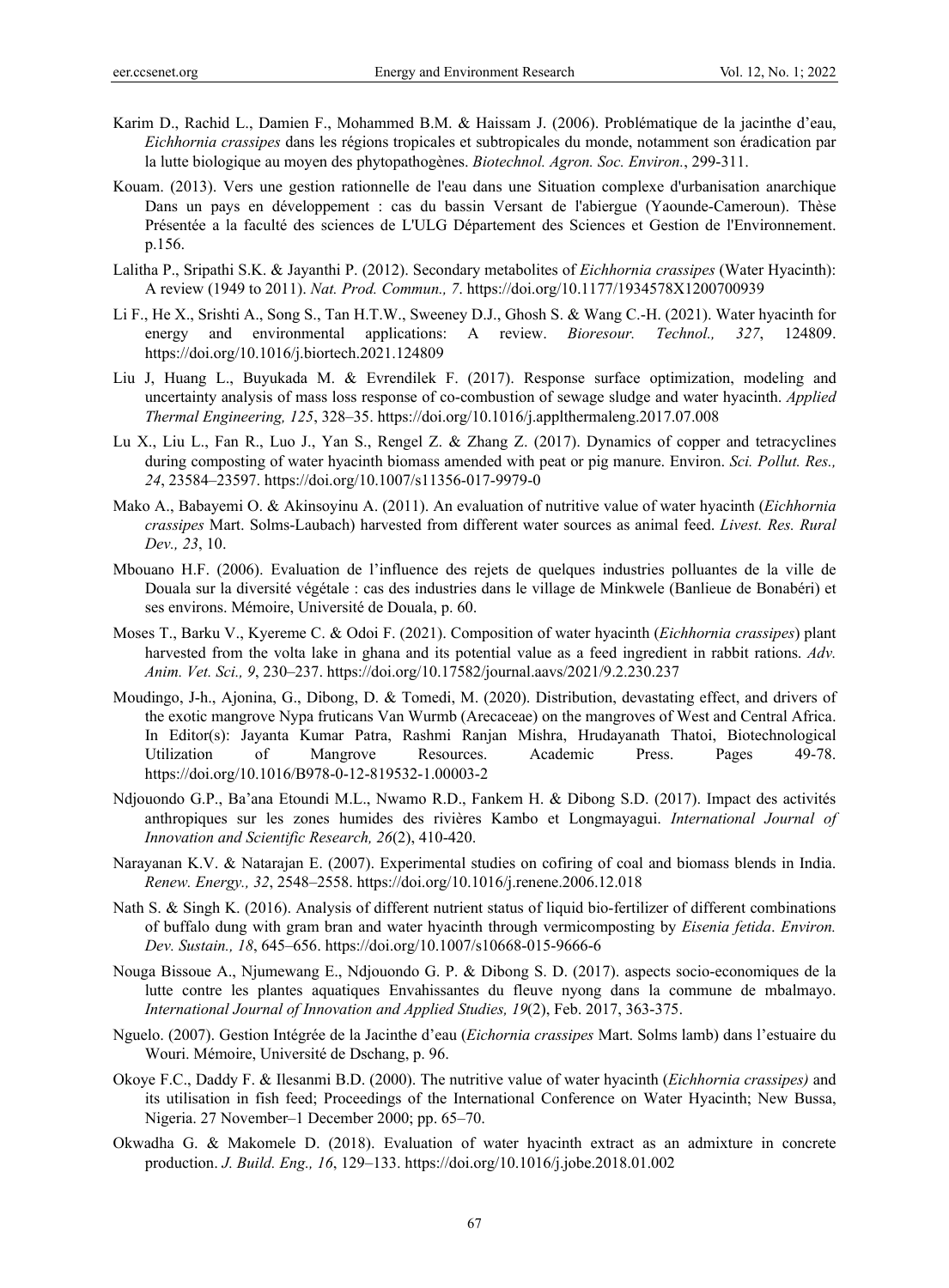- Patel S. (2012). Threats, management and envisaged utilizations of aquatic weed *Eichhornia crassipes*: An overview. *Rev. Environ. Sci. Bio/Technol., 11*, 249–259. https://doi.org/10.1007/s11157-012-9289-4
- Perez E.A., Tellez T.R. & Guzman J.M.S. (2011). Influence of physico-chemical parameters of the aquatic medium on germination of *Eichhornia crassipes* seeds. *Plant Biology, 13*, 643-648. https://doi.org/10.1111/j.1438-8677.2010.00425.x
- Priso R.J., Dibong S.D, Tchinda M.C., Taffouo V.D., Din N. & Amougou A. (2010). Impacts des eaux polluées sur la croissance, les teneurs en chlorophylles et substances organiques dans les feuilles de deux Poaceae. *Int. J. Biol. Chem. Sci., 4*(4), 1122-1129. https://doi.org/10.4314/ijbcs.v4i4.63049
- Punitha S., Sangeetha D.K. & Bhuvaneshwari M. (2015). Processing of Water hyacinth fiber to improve its absorbency. *Int. J. Adv. Res., 3*, 290–294.
- Qaisar M., Zheng P., Siddiqi MR., Islam E., Azim MR. & Yousaf H. (2005). Anatomical studies on water hyacinth (*Eichhornia crassipes* (Mart.) Solms) under the influence of textile waste water. *J. Zhejiang Univ., 6B*(10), 991–998. https://doi.org/10.1631/jzus.2005.B0991
- Rahman M. (2018). Pyrolysis of water hyacinth in a fixed bed reactor: Parametric effects on product distribution, characterization and syngas evolutionary behavior. *Waste Manag., 80*, 310–318. https://doi.org/10.1016/j.wasman.2018.09.028
- Rakotoarisoa T., Richter T., Rakotondramanana H. & Mantilla-Contreras J. (2016). Turning a problem into profit: Using Water Hyacinth (*Eichhornia crassipes*) for making handicrafts at Lake Alaotra. *Madagascar. Econ. Bot., 70*, 365–379. https://doi.org/10.1007/s12231-016-9362-y
- Rezania S., Ponraj M., Din M.F.M., Songip A.R., Sairan F.M. & Chelliapan S. (2015). The diverse applications of water hyacinth with main focus on sustainable energy and production for new era: An overview. *Renew. Sustain. Energy Rev., 41*, 943–954. https://doi.org/10.1016/j.rser.2014.09.006
- Rezania S., Ponraj M., Talaiekhozani A., Mohamad S.E., Md Din M.F., Taib S.M., Sabbagh F. & Sairan F.M. (2015). Perspectives of phytoremediation using water hyacinth for removal of heavy metals, organic and inorganic pollutants in wastewater. *J. Environ. Manag., 163*,125–133. https://doi.org/10.1016/j.jenvman.2015.08.018
- Salas-Ruiz, A.; del Mar Barbero-Barrera, M. & Ruiz-Téllez, T. (2019). Microstructural and thermo-physical characterization of a Water Hyacinth petiole for thermal insulation particle board manufacture. *Materials 2019, 12*, 560. https://doi.org/10.3390/ma12040560
- Salas-Ruiz A. & del Mar B-B.M. (2019). Performance assessment of water hyacinth–cement composite. *Constr. Build. Mater., 211*, 395–407. https://doi.org/10.1016/j.conbuildmat.2019.03.217
- Sandeep P., Neha S., Nirala A. & Anup G. (2015). Dynamics of water weed *Eichhornia crassipes*: A review. *Int. J. Res. Appl. Sci. Eng. Technol., 3*, 137–140.
- Sauzé F. (1983). Croissance de la jacinthe d'eau en eau résiduaire urbaine et effet épuratoire de la culture (1 f e partie). *Ecol. Med. 9 {3A)*, 55-77. https://doi.org/10.3406/ecmed.1983.1040
- Sianturi O., Tyas W., Manullang O. & Manaf A. (2019). The Benefit of Internet Using to Affect Income for Water Hyacinth Home-based Entrepreneurs in Rawapening Area-Indonesia. IOP Conf. Ser. Earth Environ. Sci. 2019; 248: 012004. https://doi.org/10.1088/1755-1315/248/1/012004
- Sharma B. & Suthar S. (2020). Enriched biogas and biofertilizer production from *Eichhornia* weed biomass in cow dung biochar-amended anaerobic digestion system. *Environ. Technol. Innov., 21*, 101201. https://doi.org/10.1016/j.eti.2020.101201
- Song H., Wang J., Garg A., Lin X., Zheng Q. & Sharma S., 2019. Potential of novel biochars produced from invasive aquatic species outside food chain in removing ammonium nitrogen: Comparison with conventional biochars and clinoptilolite. *Sustainability, 11*, 7136. https://doi.org/10.3390/su11247136
- Sukarni S., Yahya Z., Sumarli S., Retno W., Avita A.P. & Suhermanto M. (2019). Physical and Chemical Properties of Water Hyacinth (Eichhornia crassipes) as a Sustainable Biofuel Feedstock. Center for Renewable and Sustainable Energy Engineering, Department of Mechanical Engineering, Universitas Negeri Malang, Semarang Street 5, Malang 65145, Indonesia IC2MAM 2018 IOP Conf. Series: Materials Science and Engineering 515 (2019) 012070. https://doi.org/10.1088/1757-899X/515/1/012070
- Taffouo V.D., Djiotie N.L., Kenné M., Din N., Priso R.J., Dibong S.D. & Amougou A. (2008). Effects of salt stress on physiological and agronomic characteristics of three tropical cucurbit species. *Journal of Applied*